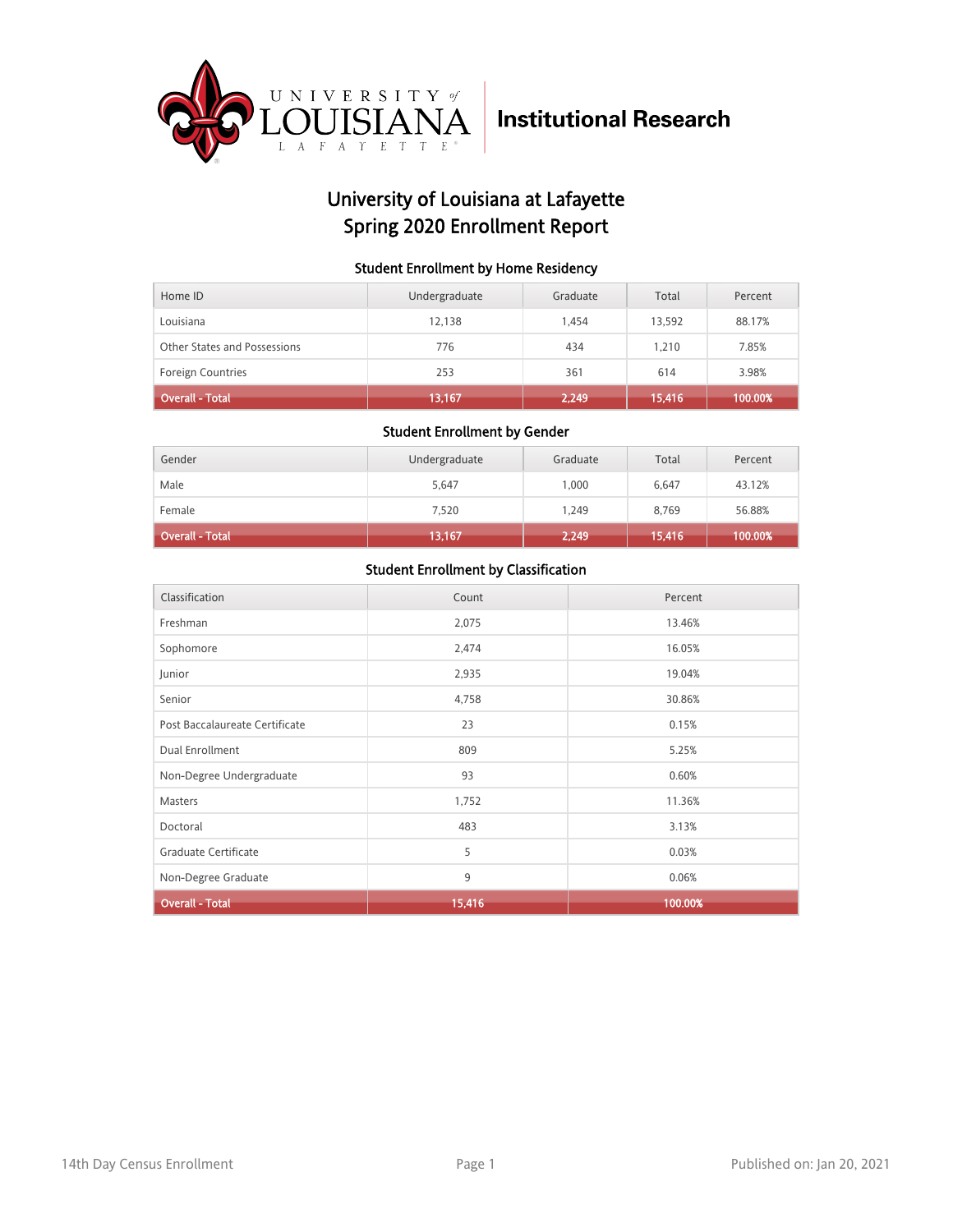

## University of Louisiana at Lafayette Spring 2020 Enrollment Report

#### Student Enrollment by Entry Type

| <b>Entry Type</b>      | Undergraduate | Graduate     | Total  | Percent |
|------------------------|---------------|--------------|--------|---------|
| Continuing             | 11,555        | 1,915        | 13,470 | 87.38%  |
| Dual Enrollment        | 809           | $\mathbf{0}$ | 809    | 5.25%   |
| First Time             | 74            | 283          | 357    | 2.32%   |
| Non Degree             | 93            | 9            | 102    | 0.66%   |
| Re-entry               | 313           | 42           | 355    | 2.30%   |
| Transfer               | 323           | $\mathbf{0}$ | 323    | 2.10%   |
| <b>Overall - Total</b> | 13,167        | 2,249        | 15,416 | 100.00% |

#### Student Enrollment by Race/Ethnicity

| Race/Ethnicity                            | Undergraduate | Graduate | Total  | Percent |
|-------------------------------------------|---------------|----------|--------|---------|
| American Indian or Alaska Native          | 39            | 3        | 42     | 0.27%   |
| Asian                                     | 348           | 77       | 425    | 2.76%   |
| Black or African American                 | 2,588         | 337      | 2,925  | 18.97%  |
| Hispanic, of any race                     | 774           | 72       | 846    | 5.49%   |
| Native Hawaiian or Other Pacific Islander | 11            |          | 12     | 0.08%   |
| Non-resident Alien                        | 155           | 261      | 416    | 2.70%   |
| Two or more races                         | 368           | 34       | 402    | 2.61%   |
| Unknown Race/Ethnicity                    | 421           | 72       | 493    | 3.20%   |
| White                                     | 8,463         | 1,392    | 9,855  | 63.93%  |
| <b>Overall - Total</b>                    | 13,167        | 2,249    | 15,416 | 100.00% |

| <b>Full/Part Time</b> | Undergraduate | Graduate | Total  | Percent |
|-----------------------|---------------|----------|--------|---------|
| <b>Full Time</b>      | 10.577        | 1.085    | 11.662 | 75.65%  |
| Part Time             | 2,590         | 1.164    | 3,754  | 24.35%  |
| Overall - Total       | 13,167        | 2,249    | 15,416 | 100.00% |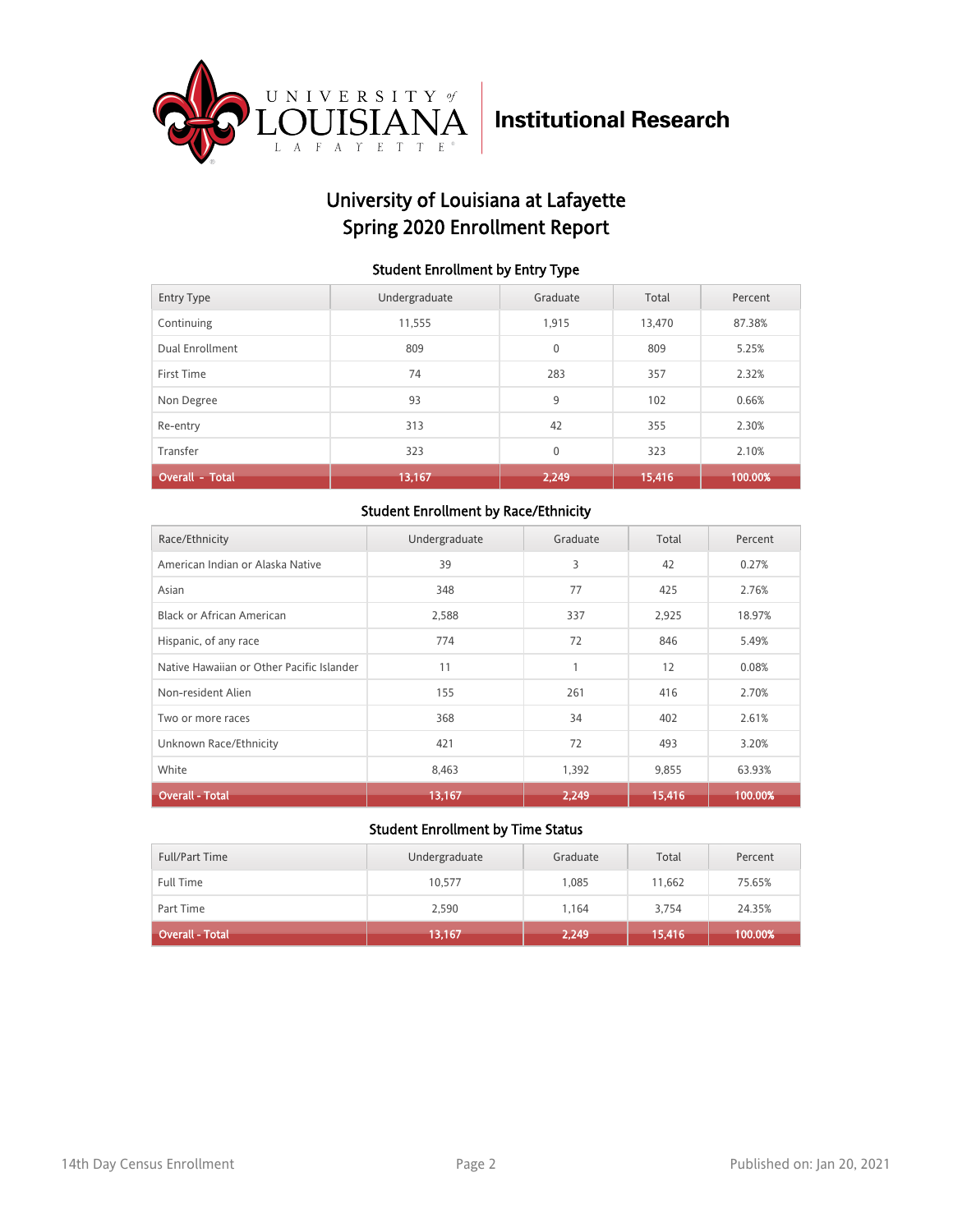

## Academic Affairs, VP Spring 2020 Enrollment Report

#### Student Enrollment by Home Residency

| Home ID                      | Undergraduate | Graduate | Total | Percent |
|------------------------------|---------------|----------|-------|---------|
| Louisiana                    | 865           |          | 865   | 98.52%  |
| Other States and Possessions |               |          |       | 0.23%   |
| <b>Foreign Countries</b>     | 11            |          |       | 1.25%   |
| <b>Overall - Total</b>       | 878           |          | 878   | 100.00% |

#### Student Enrollment by Gender

| Gender                 | Undergraduate | Graduate | Total | Percent |
|------------------------|---------------|----------|-------|---------|
| Male                   | 383           |          | 383   | 43.62%  |
| Female                 | 495           |          | 495   | 56.38%  |
| <b>Overall - Total</b> | 878           |          | 878   | 100.00% |

| Classification           | Count | Percent |
|--------------------------|-------|---------|
| Dual Enrollment          | 809   | 92.14%  |
| Non-Degree Undergraduate | 69    | 7.86%   |
| <b>Overall - Total</b>   | 878   | 100.00% |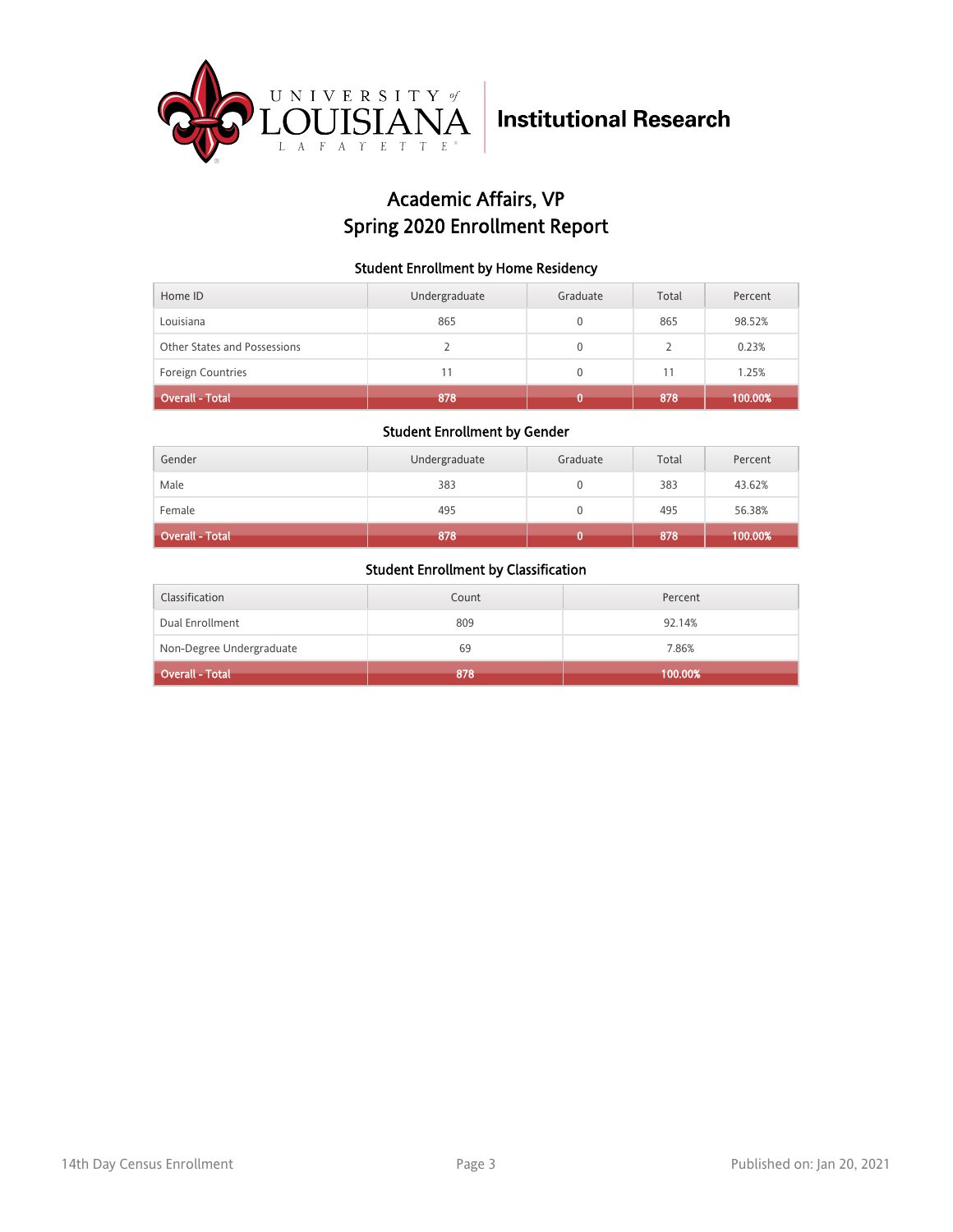

## Academic Affairs, VP Spring 2020 Enrollment Report

#### Student Enrollment by Entry Type

| <b>Entry Type</b> | Undergraduate | Graduate | Total | Percent |
|-------------------|---------------|----------|-------|---------|
| Dual Enrollment   | 809           |          | 809   | 92.14%  |
| Non Degree        | 69            |          | 69    | 7.86%   |
| Overall - Total   | 878           |          | 878   | 100.00% |

### Student Enrollment by Race/Ethnicity

| Race/Ethnicity                   | Undergraduate  | Graduate     | Total          | Percent |
|----------------------------------|----------------|--------------|----------------|---------|
| Asian                            | 26             | $\mathbf{0}$ | 26             | 2.96%   |
| Black or African American        | 86             | $\Omega$     | 86             | 9.79%   |
| Hispanic, of any race            | 40             | $\mathbf{0}$ | 40             | 4.56%   |
| American Indian or Alaska Native | $\overline{2}$ | $\mathbf{0}$ | $\overline{2}$ | 0.23%   |
| Two or more races                | 19             | $\mathbf{0}$ | 19             | 2.16%   |
| Non-resident Alien               | 4              | $\mathbf{0}$ | 4              | 0.46%   |
| Unknown Race/Ethnicity           | 72             | $\mathbf{0}$ | 72             | 8.20%   |
| White                            | 629            | $\mathbf{0}$ | 629            | 71.64%  |
| <b>Overall - Total</b>           | 878            | 0            | 878            | 100.00% |

| <b>Full/Part Time</b>        | Undergraduate | Graduate | Total | Percent |
|------------------------------|---------------|----------|-------|---------|
| <b>Full Time</b>             | 23            |          | 23    | 2.62%   |
| Part Time                    | 855           |          | 855   | 97.38%  |
| Overall - Total <sup> </sup> | 878           |          | 878   | 100.00% |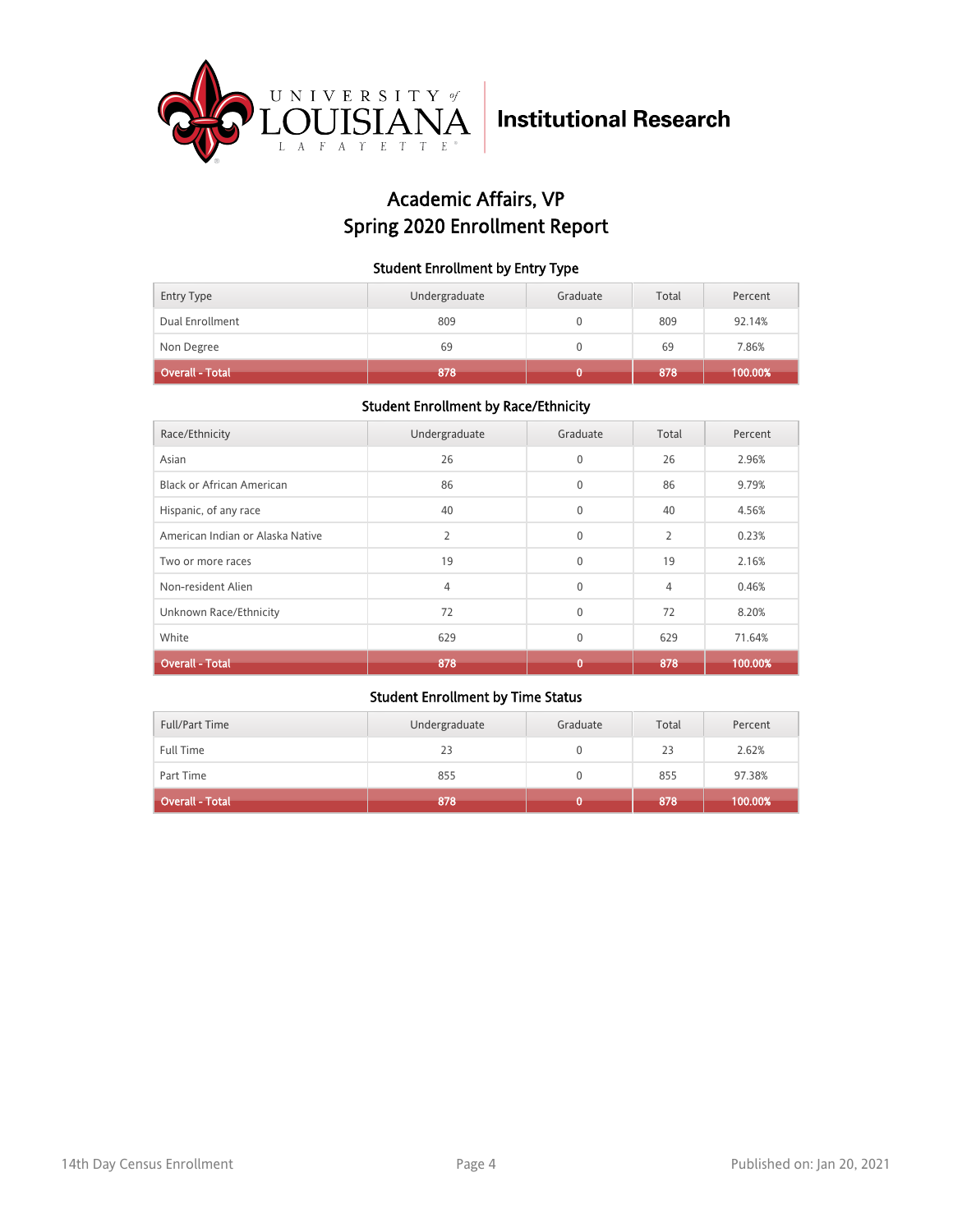

## Business Administration Spring 2020 Enrollment Report

#### Student Enrollment by Home Residency

| Home ID                      | Undergraduate | Graduate | Total | Percent |
|------------------------------|---------------|----------|-------|---------|
| Louisiana                    | 1.565         | 708      | 2.273 | 83.72%  |
| Other States and Possessions | 86            | 251      | 337   | 12.41%  |
| <b>Foreign Countries</b>     | 51            | 54       | 105   | 3.87%   |
| <b>Overall - Total</b>       | 1,702         | 1.013    | 2,715 | 100.00% |

#### Student Enrollment by Gender

| Gender                 | Undergraduate | Graduate | Total | Percent |
|------------------------|---------------|----------|-------|---------|
| Male                   | 902           | 484      | 1,386 | 51.05%  |
| Female                 | 800           | 529      | 1,329 | 48.95%  |
| <b>Overall - Total</b> | 1,702         | 1,013    | 2,715 | 100.00% |

| Classification                 | Count          | Percent |
|--------------------------------|----------------|---------|
| Freshman                       | 298            | 10.98%  |
| Sophomore                      | 336            | 12.38%  |
| Junior                         | 465            | 17.13%  |
| Senior                         | 601            | 22.14%  |
| Post Baccalaureate Certificate | $\overline{2}$ | 0.07%   |
| Masters                        | 1,012          | 37.27%  |
| Doctoral                       | 1              | 0.04%   |
| <b>Overall - Total</b>         | 2,715          | 100.00% |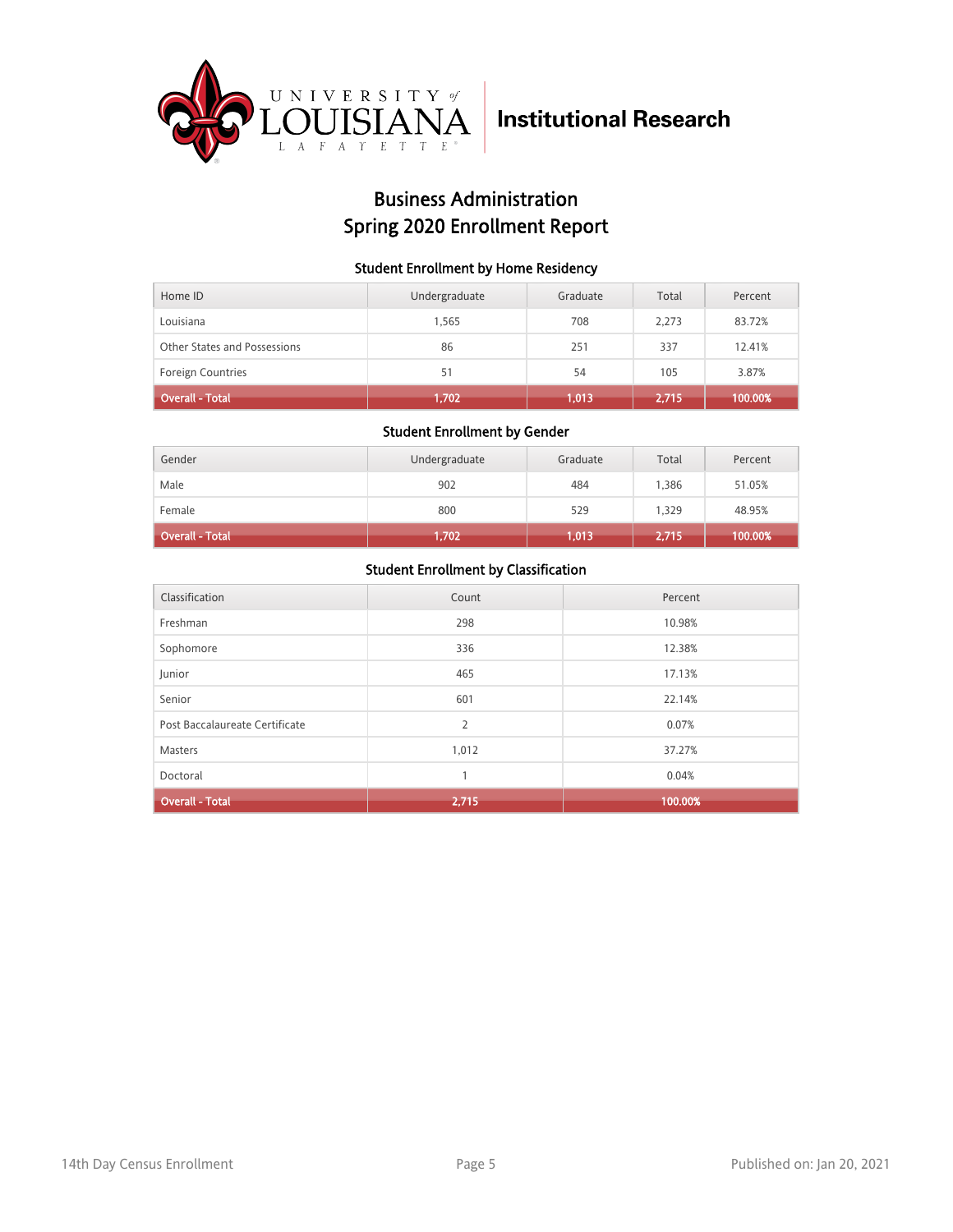

## Business Administration Spring 2020 Enrollment Report

#### Student Enrollment by Entry Type

| <b>Entry Type</b>      | Undergraduate | Graduate | Total | Percent |
|------------------------|---------------|----------|-------|---------|
| Continuing             | 1,589         | 825      | 2,414 | 88.91%  |
| First Time             | 12            | 171      | 183   | 6.74%   |
| Re-entry               | 45            | 17       | 62    | 2.28%   |
| Transfer               | 56            | $\Omega$ | 56    | 2.06%   |
| <b>Overall - Total</b> | 1,702         | 1,013    | 2,715 | 100.00% |

### Student Enrollment by Race/Ethnicity

| Race/Ethnicity                            | Undergraduate  | Graduate     | Total | Percent |
|-------------------------------------------|----------------|--------------|-------|---------|
| Asian                                     | 51             | 38           | 89    | 3.28%   |
| Black or African American                 | 331            | 204          | 535   | 19.71%  |
| Hispanic, of any race                     | 85             | 37           | 122   | 4.49%   |
| American Indian or Alaska Native          | $\overline{4}$ |              | 5     | 0.18%   |
| Two or more races                         | 45             | 21           | 66    | 2.43%   |
| Non-resident Alien                        | 44             | 35           | 79    | 2.91%   |
| Native Hawaiian or Other Pacific Islander |                | $\mathbf{0}$ | 1     | 0.04%   |
| Unknown Race/Ethnicity                    | 48             | 25           | 73    | 2.69%   |
| White                                     | 1,093          | 652          | 1,745 | 64.27%  |
| <b>Overall - Total</b>                    | 1,702          | 1,013        | 2,715 | 100.00% |

| <b>Full/Part Time</b>  | Undergraduate | Graduate | Total | Percent |
|------------------------|---------------|----------|-------|---------|
| <b>Full Time</b>       | 1,552         | 272      | 1.824 | 67.18%  |
| Part Time              | 150           | 741      | 891   | 32.82%  |
| <b>Overall - Total</b> | 1,702         | 1,013    | 2,715 | 100.00% |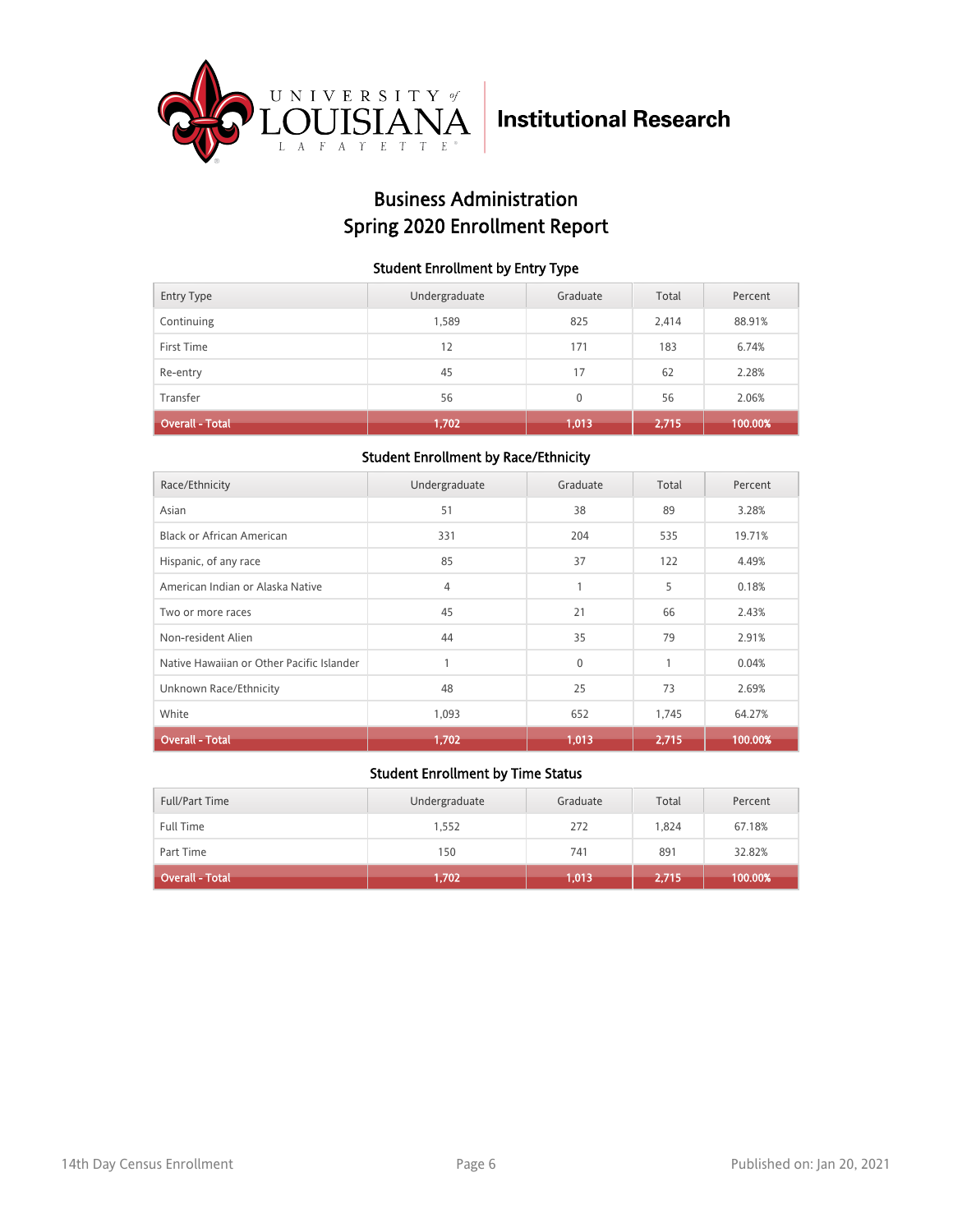

## Arts Spring 2020 Enrollment Report

#### Student Enrollment by Home Residency

| Home ID                      | Undergraduate | Graduate | Total | Percent |
|------------------------------|---------------|----------|-------|---------|
| Louisiana                    | 786           | 33       | 819   | 92.75%  |
| Other States and Possessions | 39            |          | 44    | 4.98%   |
| <b>Foreign Countries</b>     | 13            |          | 20    | 2.27%   |
| <b>Overall - Total</b>       | 838           | 45       | 883   | 100.00% |

#### Student Enrollment by Gender

| Gender                 | Undergraduate | Graduate | Total | Percent |
|------------------------|---------------|----------|-------|---------|
| Male                   | 353           | 27       | 380   | 43.04%  |
| Female                 | 485           | 18       | 503   | 56.96%  |
| <b>Overall - Total</b> | 838           | 45       | 883   | 100.00% |

| Classification         | Count | Percent |
|------------------------|-------|---------|
| Freshman               | 148   | 16.76%  |
| Sophomore              | 201   | 22.76%  |
| Junior                 | 207   | 23.44%  |
| Senior                 | 282   | 31.94%  |
| <b>Masters</b>         | 45    | 5.10%   |
| <b>Overall - Total</b> | 883   | 100.00% |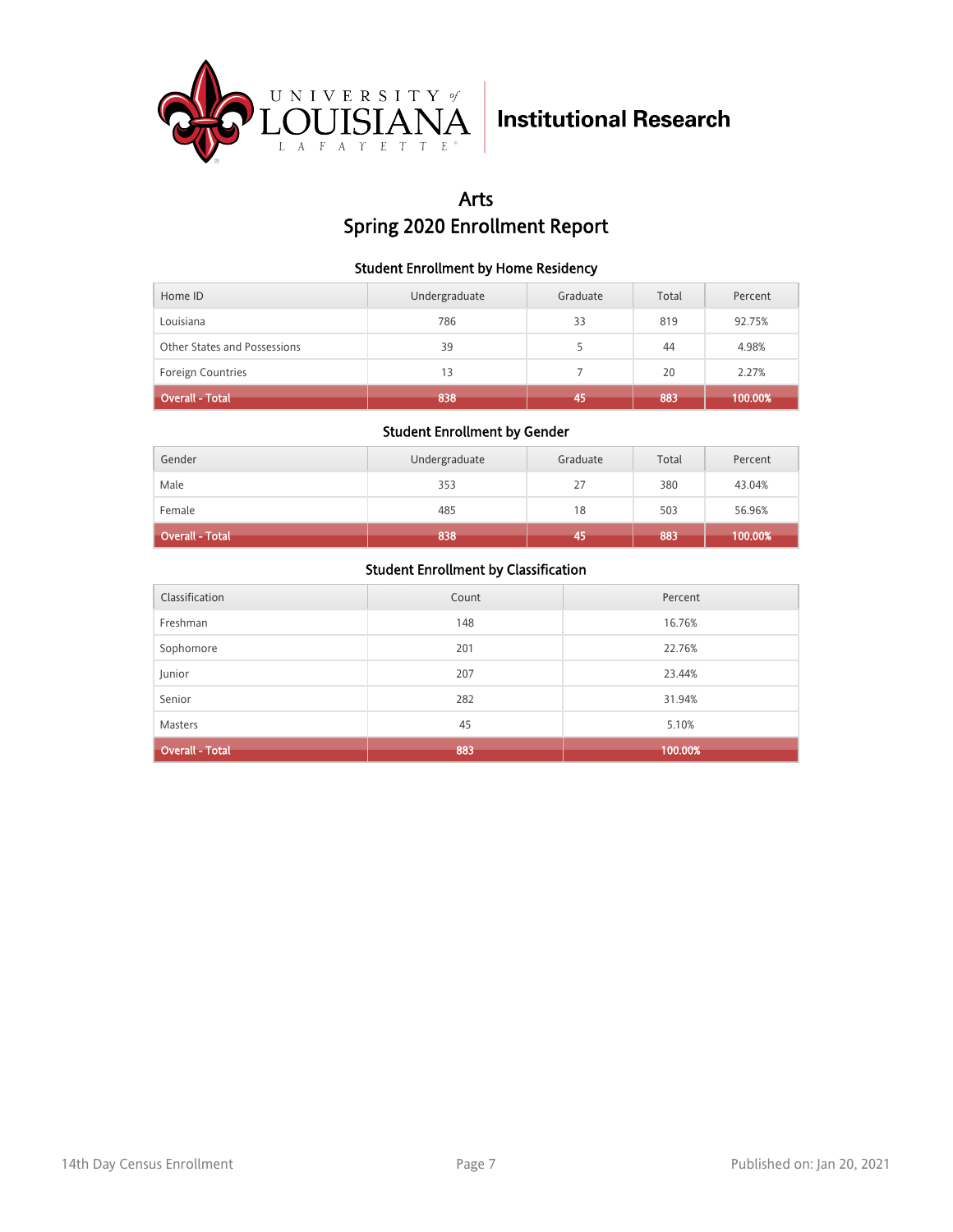

## Arts Spring 2020 Enrollment Report

#### Student Enrollment by Entry Type

| <b>Entry Type</b>      | Undergraduate | Graduate       | Total | Percent |
|------------------------|---------------|----------------|-------|---------|
| Continuing             | 805           | 41             | 846   | 95.81%  |
| First Time             | 5             | $\overline{2}$ |       | 0.79%   |
| Re-entry               | 13            | 2              | 15    | 1.70%   |
| Transfer               | 15            | $\Omega$       | 15    | 1.70%   |
| <b>Overall - Total</b> | 838           | 45             | 883   | 100.00% |

### Student Enrollment by Race/Ethnicity

| Race/Ethnicity                   | Undergraduate | Graduate     | Total | Percent |
|----------------------------------|---------------|--------------|-------|---------|
| Asian                            | 15            | $\mathbf{0}$ | 15    | 1.70%   |
| <b>Black or African American</b> | 166           | 8            | 174   | 19.71%  |
| Hispanic, of any race            | 61            | 3            | 64    | 7.25%   |
| American Indian or Alaska Native |               | $\Omega$     | 1     | 0.11%   |
| Two or more races                | 25            | $\Omega$     | 25    | 2.83%   |
| Non-resident Alien               | 9             | 6            | 15    | 1.70%   |
| Unknown Race/Ethnicity           | 24            | $\Omega$     | 24    | 2.72%   |
| White                            | 537           | 28           | 565   | 63.99%  |
| <b>Overall - Total</b>           | 838           | 45           | 883   | 100.00% |

| Full/Part Time         | Undergraduate | Graduate | Total | Percent |
|------------------------|---------------|----------|-------|---------|
| Full Time              | 749           | 41       | 790   | 89.47%  |
| Part Time              | 89            | 4        | 93    | 10.53%  |
| <b>Overall - Total</b> | 838           | 45       | 883   | 100.00% |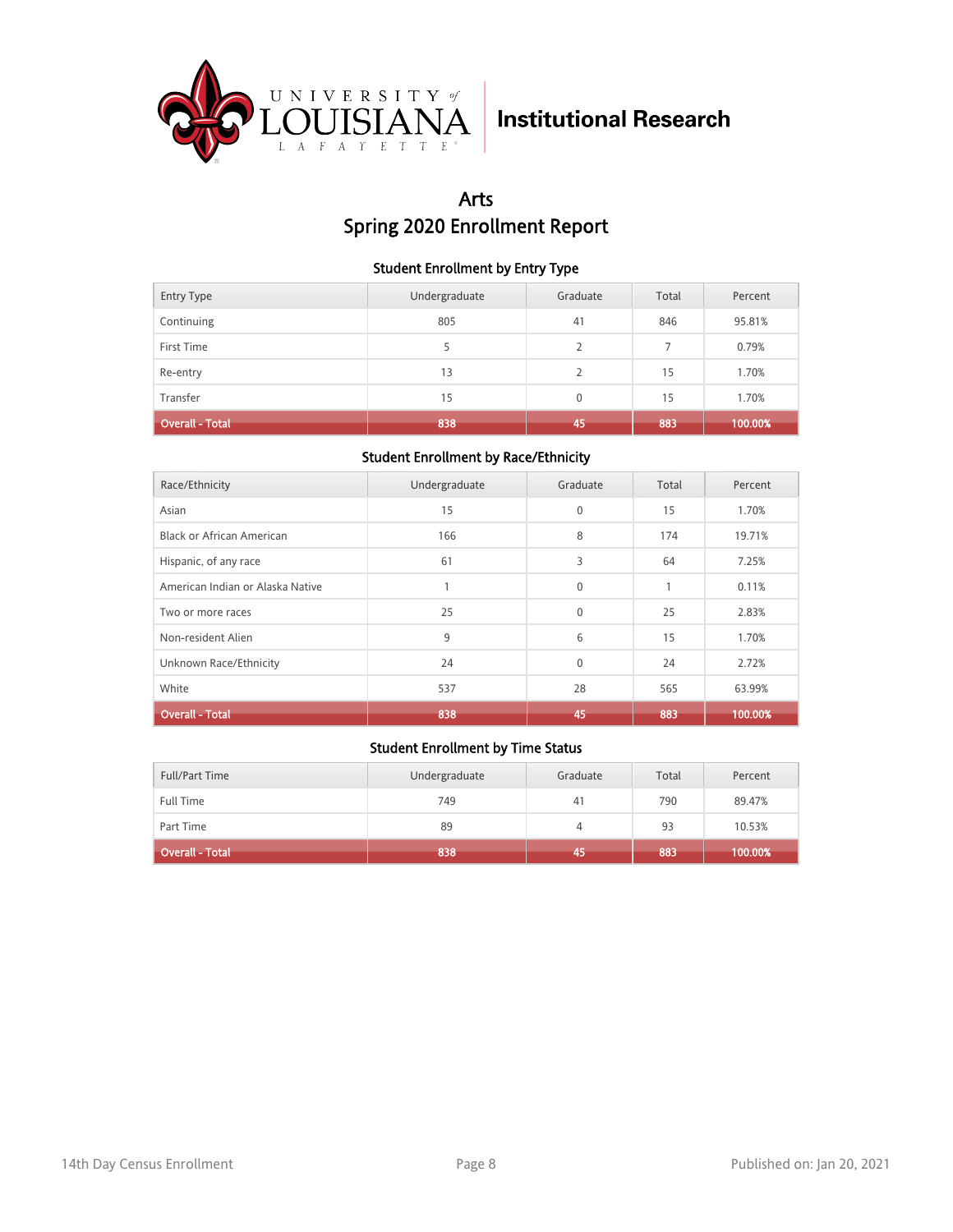

## Education Spring 2020 Enrollment Report

#### Student Enrollment by Home Residency

| Home ID                      | Undergraduate | Graduate | Total | Percent |
|------------------------------|---------------|----------|-------|---------|
| Louisiana                    | 1.364         | 236      | 1.600 | 93.84%  |
| Other States and Possessions | 69            | 20       | 89    | 5.22%   |
| <b>Foreign Countries</b>     |               | 9        | 16    | 0.94%   |
| <b>Overall - Total</b>       | 1,440         | 265      | 1,705 | 100.00% |

#### Student Enrollment by Gender

| Gender                 | Undergraduate | Graduate | Total | Percent |
|------------------------|---------------|----------|-------|---------|
| Male                   | 454           | 65       | 519   | 30.44%  |
| Female                 | 986           | 200      | 1,186 | 69.56%  |
| <b>Overall - Total</b> | 1,440         | 265      | 1,705 | 100.00% |

| Classification                 | Count | Percent |
|--------------------------------|-------|---------|
| Freshman                       | 252   | 14.78%  |
| Sophomore                      | 329   | 19.30%  |
| Junior                         | 325   | 19.06%  |
| Senior                         | 489   | 28.68%  |
| Post Baccalaureate Certificate | 21    | 1.23%   |
| Non-Degree Undergraduate       | 24    | 1.41%   |
| <b>Masters</b>                 | 154   | 9.03%   |
| Doctoral                       | 106   | 6.22%   |
| Graduate Certificate           | 5     | 0.29%   |
| <b>Overall - Total</b>         | 1,705 | 100.00% |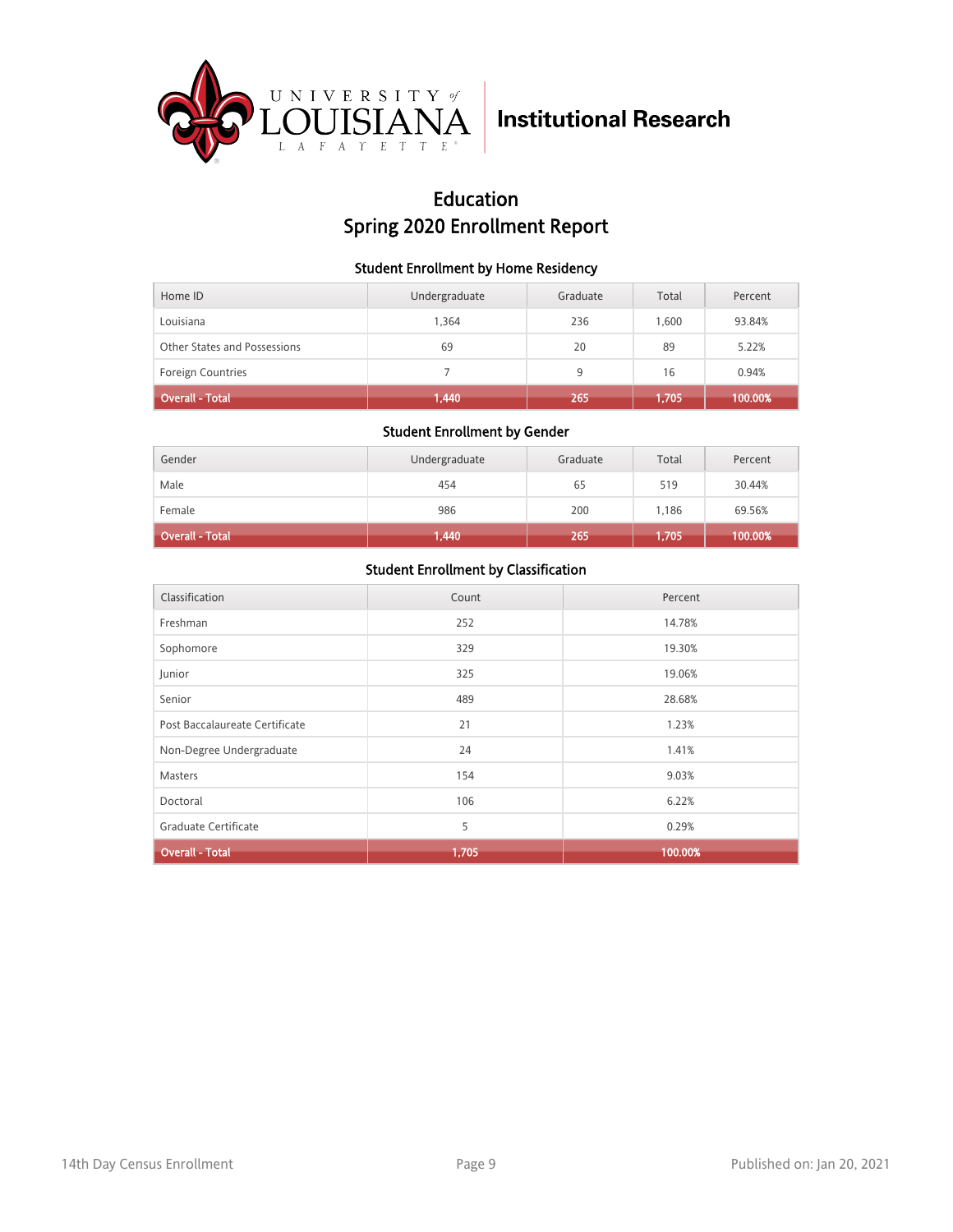

## Education Spring 2020 Enrollment Report

#### Student Enrollment by Entry Type

| <b>Entry Type</b>      | Undergraduate | Graduate     | Total | Percent |
|------------------------|---------------|--------------|-------|---------|
| Continuing             | 1,351         | 242          | 1,593 | 93.43%  |
| First Time             | 8             | 18           | 26    | 1.52%   |
| Non Degree             | 24            | $\mathbf{0}$ | 24    | 1.41%   |
| Re-entry               | 26            | 5            | 31    | 1.82%   |
| Transfer               | 31            | $\mathbf{0}$ | 31    | 1.82%   |
| <b>Overall - Total</b> | 1,440         | 265          | 1,705 | 100.00% |

### Student Enrollment by Race/Ethnicity

| Race/Ethnicity                            | Undergraduate | Graduate     | Total          | Percent |
|-------------------------------------------|---------------|--------------|----------------|---------|
| Asian                                     | 12            | 3            | 15             | 0.88%   |
| Black or African American                 | 291           | 63           | 354            | 20.76%  |
| Hispanic, of any race                     | 86            | 6            | 92             | 5.40%   |
| American Indian or Alaska Native          | 2             | $\mathbf{0}$ | $\overline{2}$ | 0.12%   |
| Two or more races                         | 36            |              | 37             | 2.17%   |
| Non-resident Alien                        | 5             | 5            | 10             | 0.59%   |
| Native Hawaiian or Other Pacific Islander | 2             | $\mathbf{1}$ | 3              | 0.18%   |
| Unknown Race/Ethnicity                    | 37            | 6            | 43             | 2.52%   |
| White                                     | 969           | 180          | 1,149          | 67.39%  |
| <b>Overall - Total</b>                    | 1,440         | 265          | 1,705          | 100.00% |

| <b>Full/Part Time</b>  | Undergraduate | Graduate | Total | Percent |
|------------------------|---------------|----------|-------|---------|
| <b>Full Time</b>       | 1.246         | 86       | 1.332 | 78.12%  |
| Part Time              | 194           | 179      | 373   | 21.88%  |
| <b>Overall - Total</b> | 1,440         | 265      | 1,705 | 100.00% |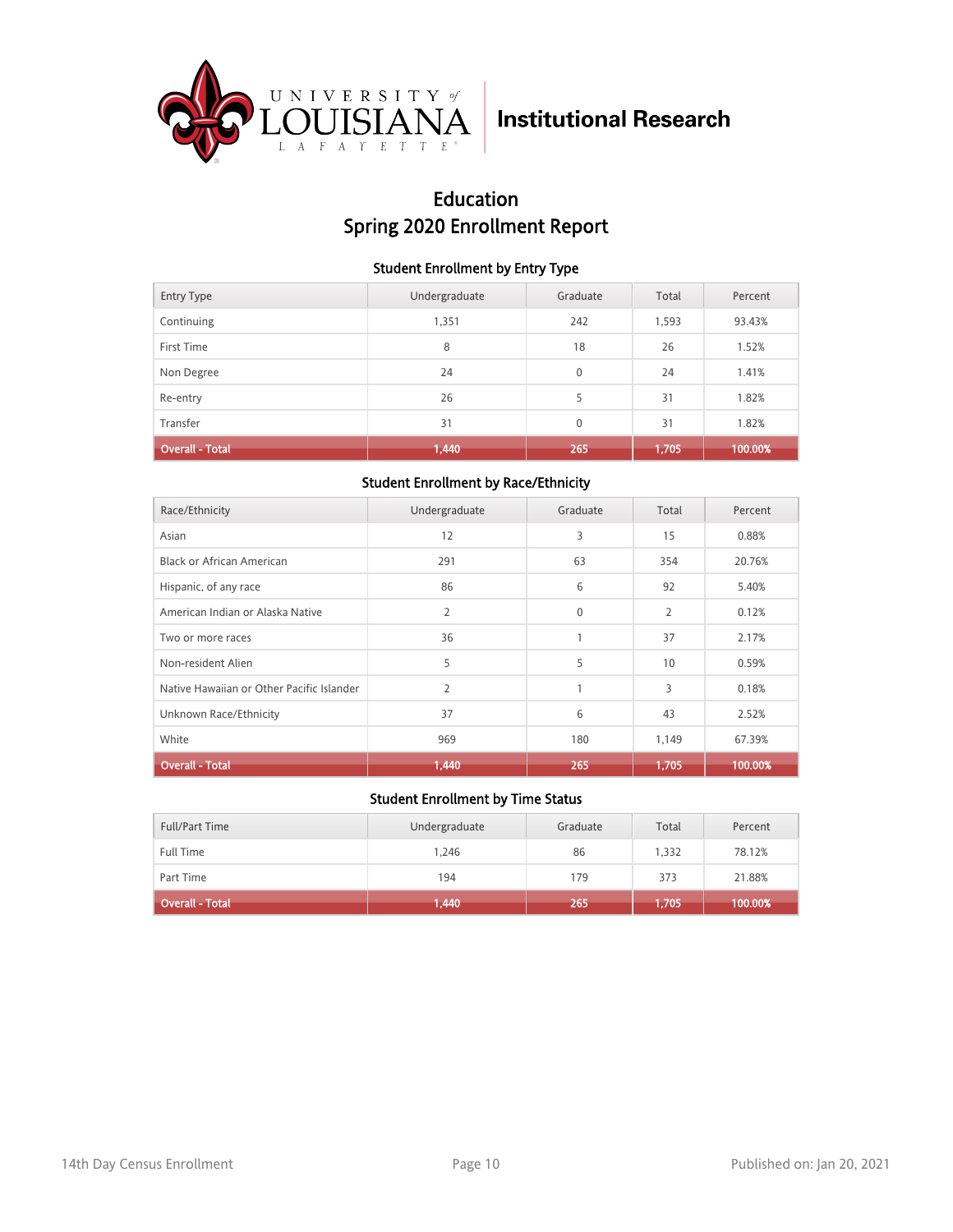

## Engineering Spring 2020 Enrollment Report

#### Student Enrollment by Home Residency

| Home ID                      | Undergraduate | Graduate | Total | Percent |
|------------------------------|---------------|----------|-------|---------|
| Louisiana                    | 1.567         | 47       | 1.614 | 84.86%  |
| Other States and Possessions | 89            | 4        | 93    | 4.89%   |
| <b>Foreign Countries</b>     | 86            | 109      | 195   | 10.25%  |
| <b>Overall - Total</b>       | 1,742         | 160      | 1,902 | 100.00% |

#### Student Enrollment by Gender

| Gender                 | Undergraduate | Graduate | Total | Percent |
|------------------------|---------------|----------|-------|---------|
| Male                   | 1,436         | 124      | 1.560 | 82.02%  |
| Female                 | 306           | 36       | 342   | 17.98%  |
| <b>Overall - Total</b> | 1,742         | 160      | 1,902 | 100.00% |

| Classification         | Count | Percent |
|------------------------|-------|---------|
| Freshman               | 290   | 15.25%  |
| Sophomore              | 350   | 18.40%  |
| Junior                 | 352   | 18.51%  |
| Senior                 | 750   | 39.43%  |
| <b>Masters</b>         | 73    | 3.84%   |
| Doctoral               | 87    | 4.57%   |
| <b>Overall - Total</b> | 1,902 | 100.00% |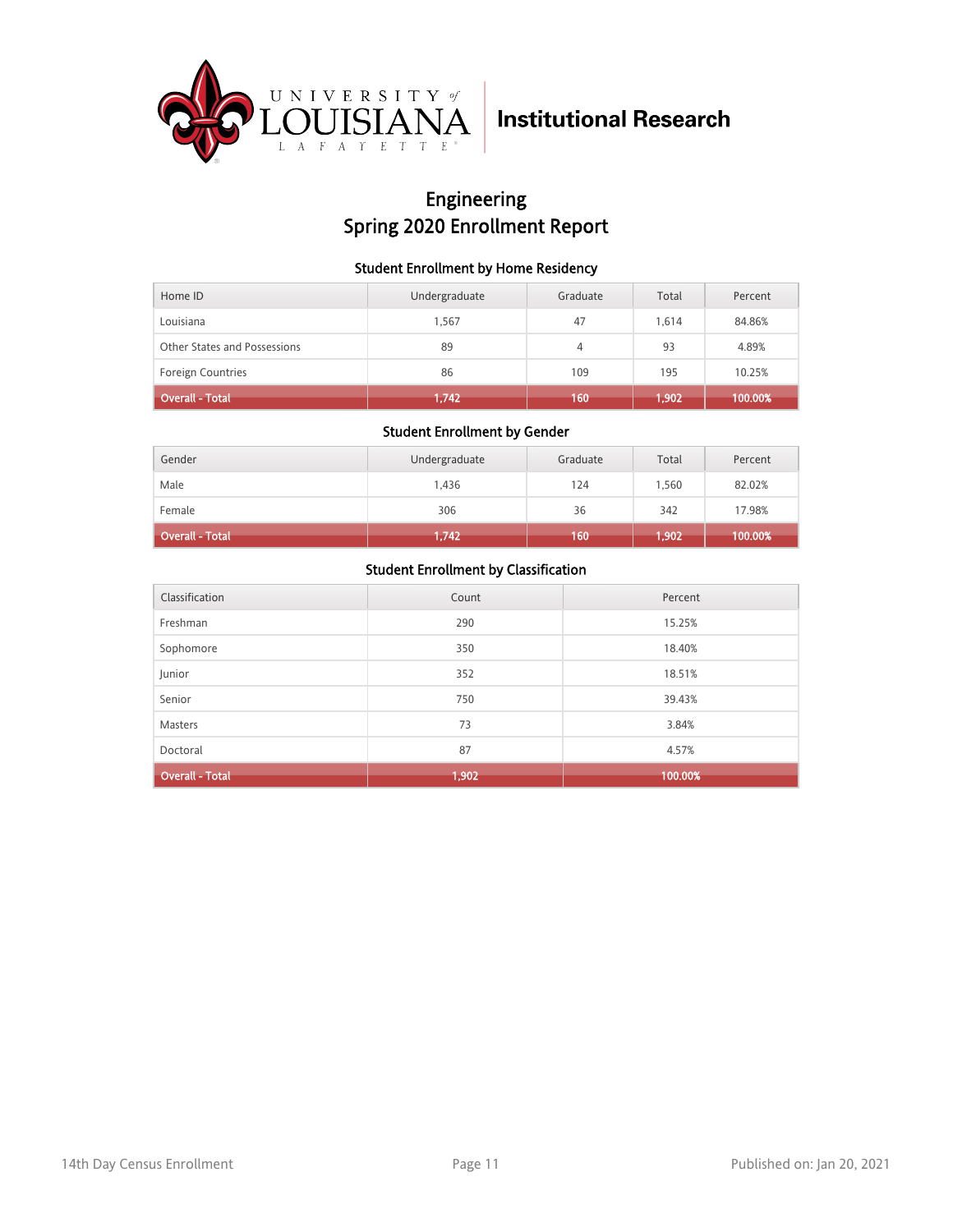

## Engineering Spring 2020 Enrollment Report

#### Student Enrollment by Entry Type

| <b>Entry Type</b>      | Undergraduate | Graduate | Total | Percent |
|------------------------|---------------|----------|-------|---------|
| Continuing             | 1,666         | 141      | 1,807 | 95.01%  |
| First Time             | 17            | 12       | 29    | 1.52%   |
| Re-entry               | 32            |          | 39    | 2.05%   |
| Transfer               | 27            | $\Omega$ | 27    | 1.42%   |
| <b>Overall - Total</b> | 1,742         | 160      | 1,902 | 100.00% |

### Student Enrollment by Race/Ethnicity

| Race/Ethnicity                            | Undergraduate | Graduate       | Total | Percent |
|-------------------------------------------|---------------|----------------|-------|---------|
| Asian                                     | 63            | 11             | 74    | 3.89%   |
| Black or African American                 | 230           | 5              | 235   | 12.36%  |
| Hispanic, of any race                     | 98            | $\overline{2}$ | 100   | 5.26%   |
| American Indian or Alaska Native          |               | $\Omega$       | 1     | 0.05%   |
| Two or more races                         | 27            | $\mathbf{0}$   | 27    | 1.42%   |
| Non-resident Alien                        | 57            | 81             | 138   | 7.26%   |
| Native Hawaiian or Other Pacific Islander | 5             | $\Omega$       | 5     | 0.26%   |
| Unknown Race/Ethnicity                    | 47            | 12             | 59    | 3.10%   |
| White                                     | 1,214         | 49             | 1,263 | 66.40%  |
| <b>Overall - Total</b>                    | 1,742         | 160            | 1,902 | 100.00% |

| Full/Part Time               | Undergraduate | Graduate | Total | Percent |
|------------------------------|---------------|----------|-------|---------|
| <b>Full Time</b>             | 1,553         | 136      | 1.689 | 88.80%  |
| Part Time                    | 189           | 24       | 213   | 11.20%  |
| Overall - Total <sup>1</sup> | 1,742         | 160      | 1,902 | 100.00% |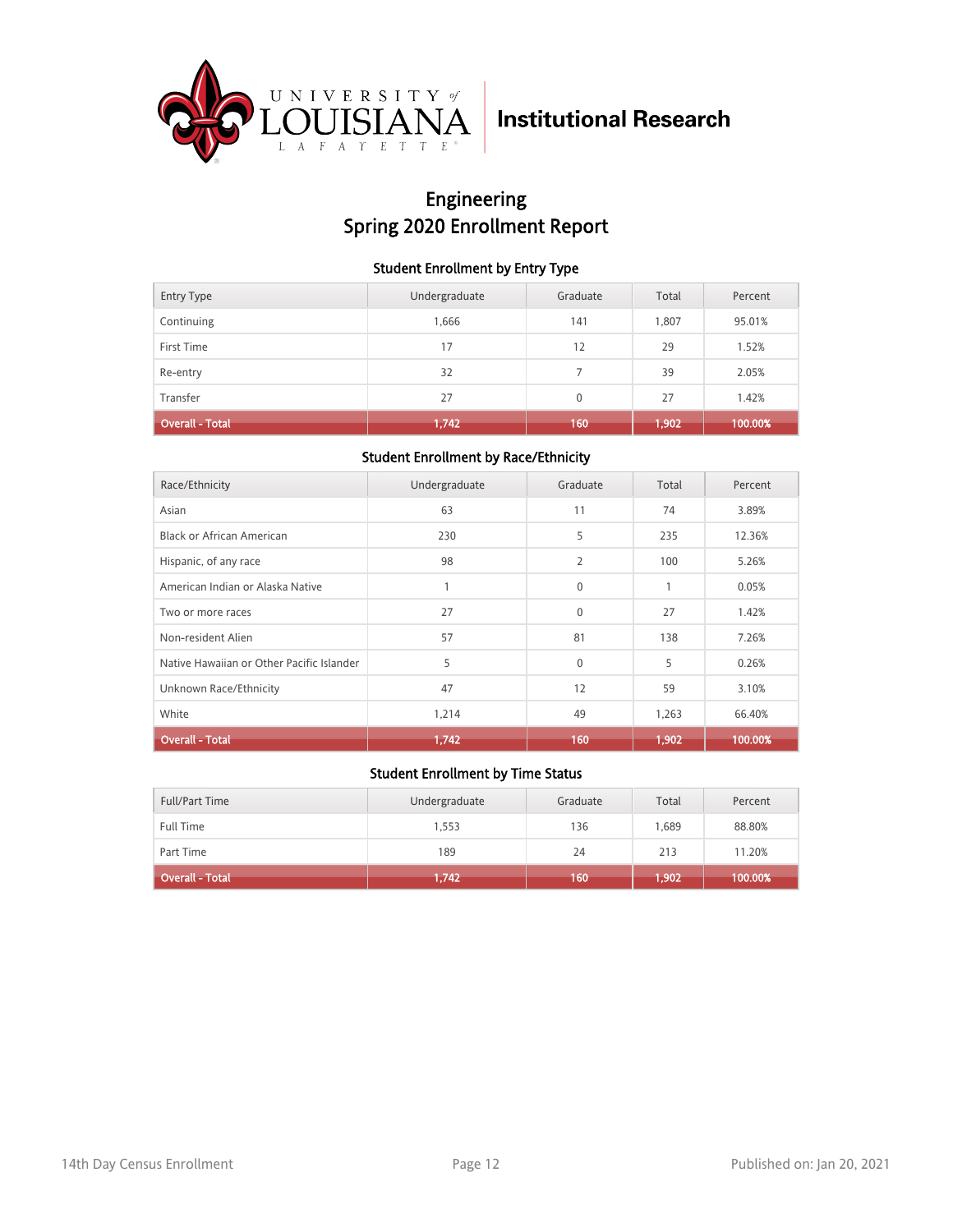

## Graduate School Spring 2020 Enrollment Report

#### Student Enrollment by Home Residency

| Home ID                      | Undergraduate | Graduate | Total | Percent |
|------------------------------|---------------|----------|-------|---------|
| Louisiana                    |               |          |       | 77.78%  |
| Other States and Possessions |               |          |       | 11.11%  |
| Foreign Countries            |               |          |       | 11.11%  |
| <b>Overall - Total</b>       |               |          |       | 100.00% |

#### Student Enrollment by Gender

| Gender                 | Undergraduate | Graduate | Total | Percent |
|------------------------|---------------|----------|-------|---------|
| Male                   |               |          |       | 44.44%  |
| Female                 |               |          |       | 55.56%  |
| <b>Overall - Total</b> |               |          |       | 100.00% |

| Classification      | Count | Percent |
|---------------------|-------|---------|
| Non-Degree Graduate |       | 100.00% |
| Overall - Total     |       | 100.00% |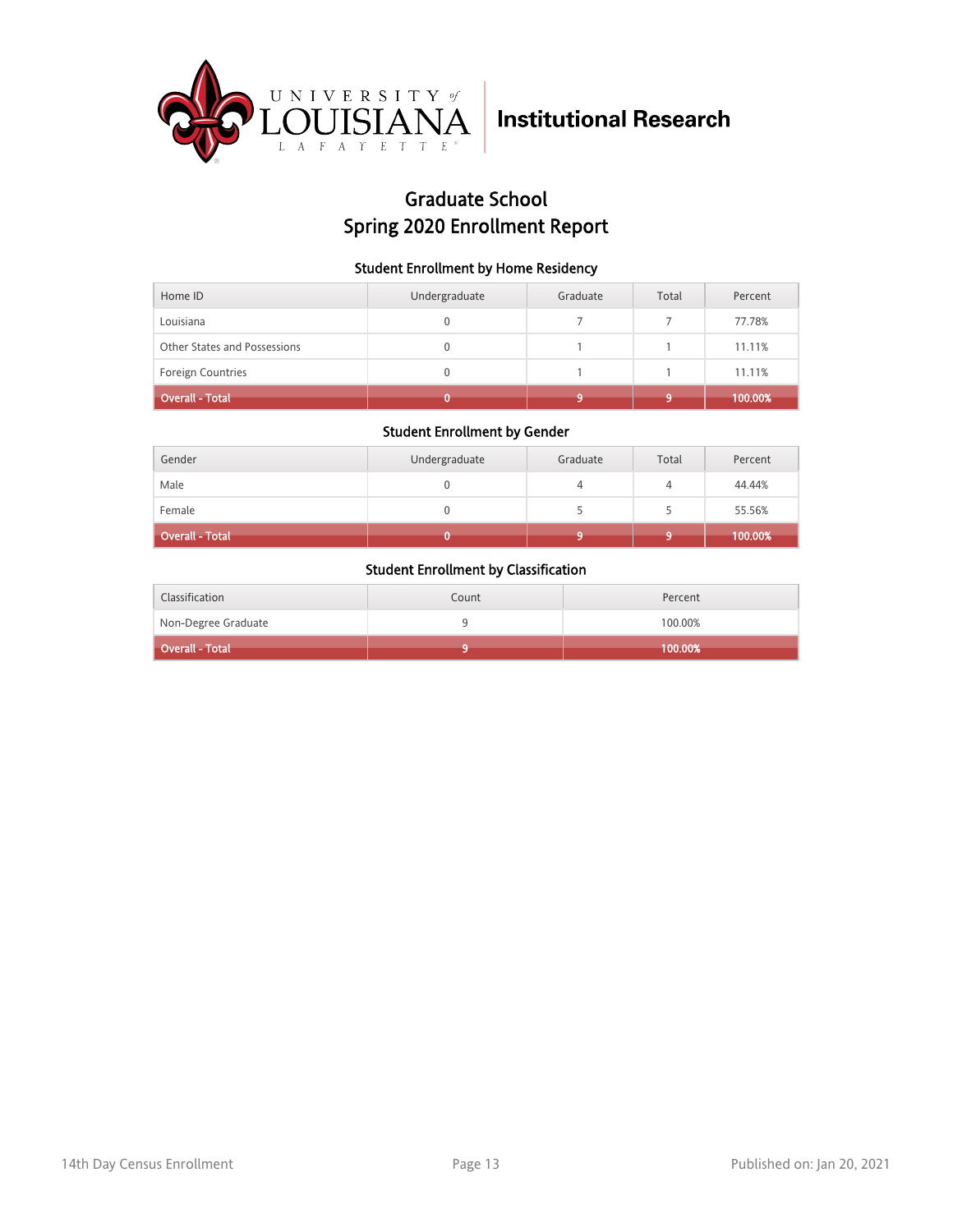

## Graduate School Spring 2020 Enrollment Report

#### Student Enrollment by Entry Type

| Entry Type<br>Non Degree | Undergraduate | Graduate | Total | Percent<br>100.00% |
|--------------------------|---------------|----------|-------|--------------------|
| <b>Overall - Total</b>   |               |          |       | 100.00%            |

### Student Enrollment by Race/Ethnicity

| Race/Ethnicity                   | Undergraduate | Graduate      | Total | Percent |
|----------------------------------|---------------|---------------|-------|---------|
| <b>Black or African American</b> | 0             | $\mathcal{P}$ | フ     | 22.22%  |
| Hispanic, of any race            | 0             | $\mathcal{P}$ |       | 22.22%  |
| Non-resident Alien               | 0             |               |       | 11.11%  |
| Unknown Race/Ethnicity           | 0             |               |       | 11.11%  |
| White                            | $\mathbf{0}$  | 3             | 3     | 33.33%  |
| <b>Overall - Total</b>           |               | $\bullet$     | 9     | 100.00% |

| <b>Full/Part Time</b> | Undergraduate | Graduate | Total | Percent |
|-----------------------|---------------|----------|-------|---------|
| Part Time             |               |          |       | 100.00% |
| Overall - Total       |               |          |       | 100.00% |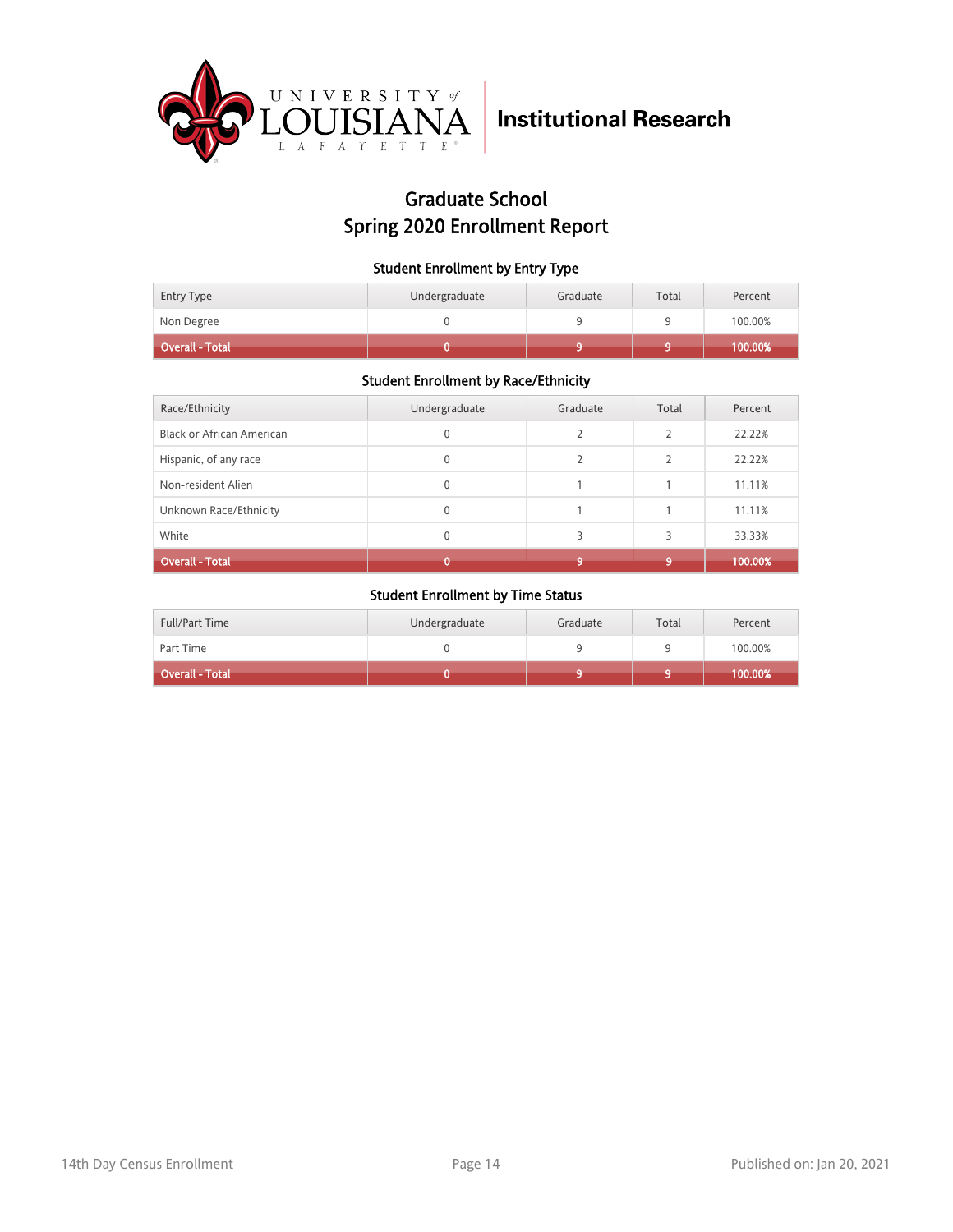

## Liberal Arts Spring 2020 Enrollment Report

#### Student Enrollment by Home Residency

| Home ID                      | Undergraduate | Graduate | Total | Percent |
|------------------------------|---------------|----------|-------|---------|
| Louisiana                    | 2,195         | 188      | 2,383 | 90.95%  |
| Other States and Possessions | 103           | 86       | 189   | 7.21%   |
| <b>Foreign Countries</b>     | 12            | 36       | 48    | 1.83%   |
| <b>Overall - Total</b>       | 2,310         | 310      | 2,620 | 100.00% |

#### Student Enrollment by Gender

| Gender                 | Undergraduate | Graduate | Total | Percent |
|------------------------|---------------|----------|-------|---------|
| Male                   | 626           | 81       | 707   | 26.98%  |
| Female                 | 1,684         | 229      | 1,913 | 73.02%  |
| <b>Overall - Total</b> | 2,310         | 310      | 2,620 | 100.00% |

| Classification         | Count | Percent |
|------------------------|-------|---------|
| Freshman               | 388   | 14.81%  |
| Sophomore              | 512   | 19.54%  |
| Junior                 | 630   | 24.05%  |
| Senior                 | 780   | 29.77%  |
| <b>Masters</b>         | 212   | 8.09%   |
| Doctoral               | 98    | 3.74%   |
| <b>Overall - Total</b> | 2,620 | 100.00% |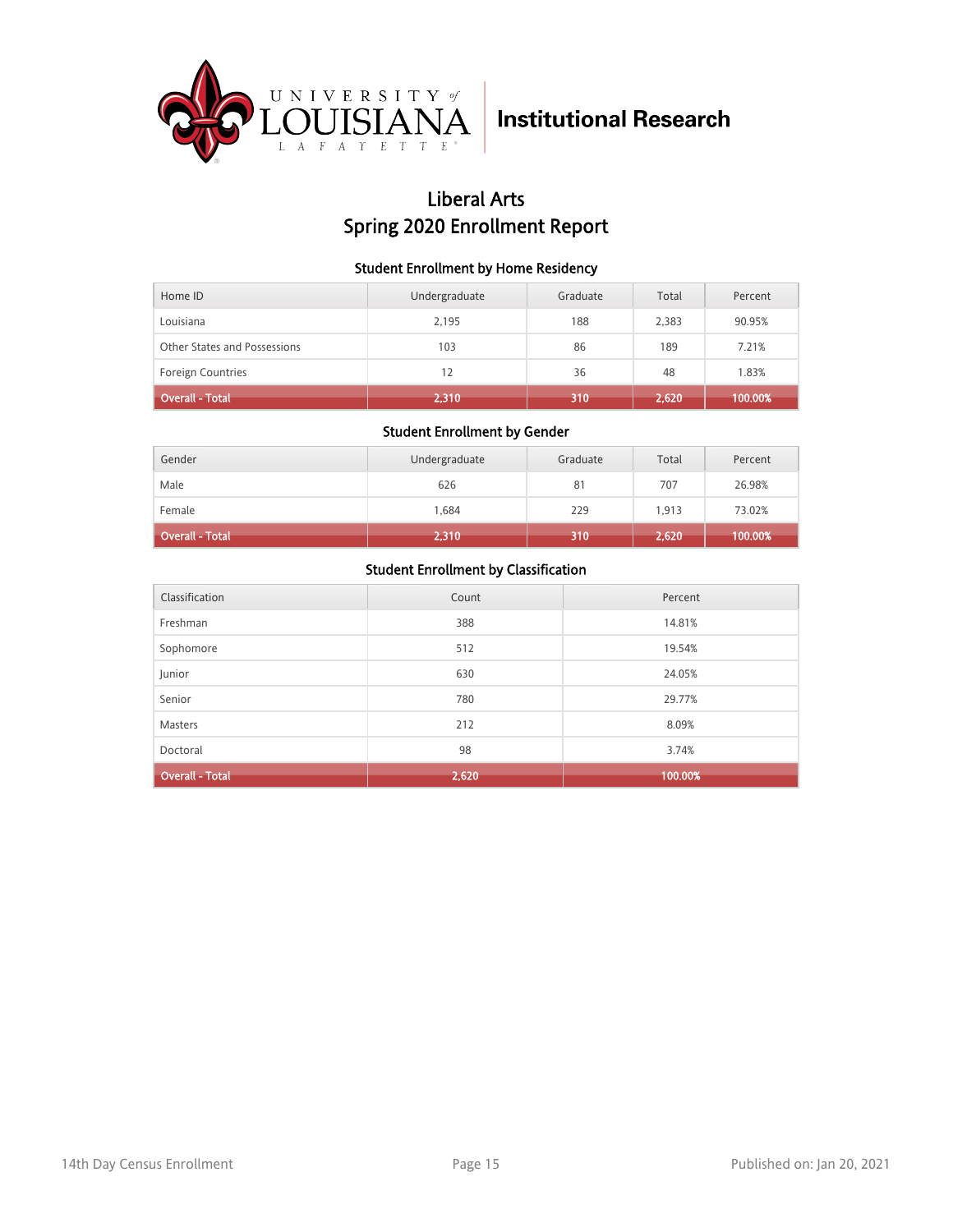

## Liberal Arts Spring 2020 Enrollment Report

#### Student Enrollment by Entry Type

| <b>Entry Type</b>      | Undergraduate | Graduate | Total | Percent |
|------------------------|---------------|----------|-------|---------|
| Continuing             | 2,206         | 290      | 2,496 | 95.27%  |
| First Time             | 12            | 18       | 30    | 1.15%   |
| Re-entry               | 50            | 2        | 52    | 1.98%   |
| Transfer               | 42            | $\Omega$ | 42    | 1.60%   |
| <b>Overall - Total</b> | 2,310         | 310      | 2,620 | 100.00% |

### Student Enrollment by Race/Ethnicity

| Race/Ethnicity                            | Undergraduate  | Graduate | Total          | Percent |
|-------------------------------------------|----------------|----------|----------------|---------|
| Asian                                     | 25             | 6        | 31             | 1.18%   |
| Black or African American                 | 561            | 26       | 587            | 22.40%  |
| Hispanic, of any race                     | 143            | 15       | 158            | 6.03%   |
| American Indian or Alaska Native          | 10             | $\Omega$ | 10             | 0.38%   |
| Two or more races                         | 80             | 5        | 85             | 3.24%   |
| Non-resident Alien                        | 7              | 28       | 35             | 1.34%   |
| Native Hawaiian or Other Pacific Islander | $\overline{2}$ | $\Omega$ | $\overline{2}$ | 0.08%   |
| Unknown Race/Ethnicity                    | 45             | 6        | 51             | 1.95%   |
| White                                     | 1,437          | 224      | 1,661          | 63.40%  |
| <b>Overall - Total</b>                    | 2,310          | 310      | 2,620          | 100.00% |

| Full/Part Time         | Undergraduate | Graduate | Total | Percent |
|------------------------|---------------|----------|-------|---------|
| <b>Full Time</b>       | 2,173         | 255      | 2,428 | 92.67%  |
| Part Time              | 137           | 55       | 192   | 7.33%   |
| <b>Overall - Total</b> | 2,310         | 310      | 2,620 | 100.00% |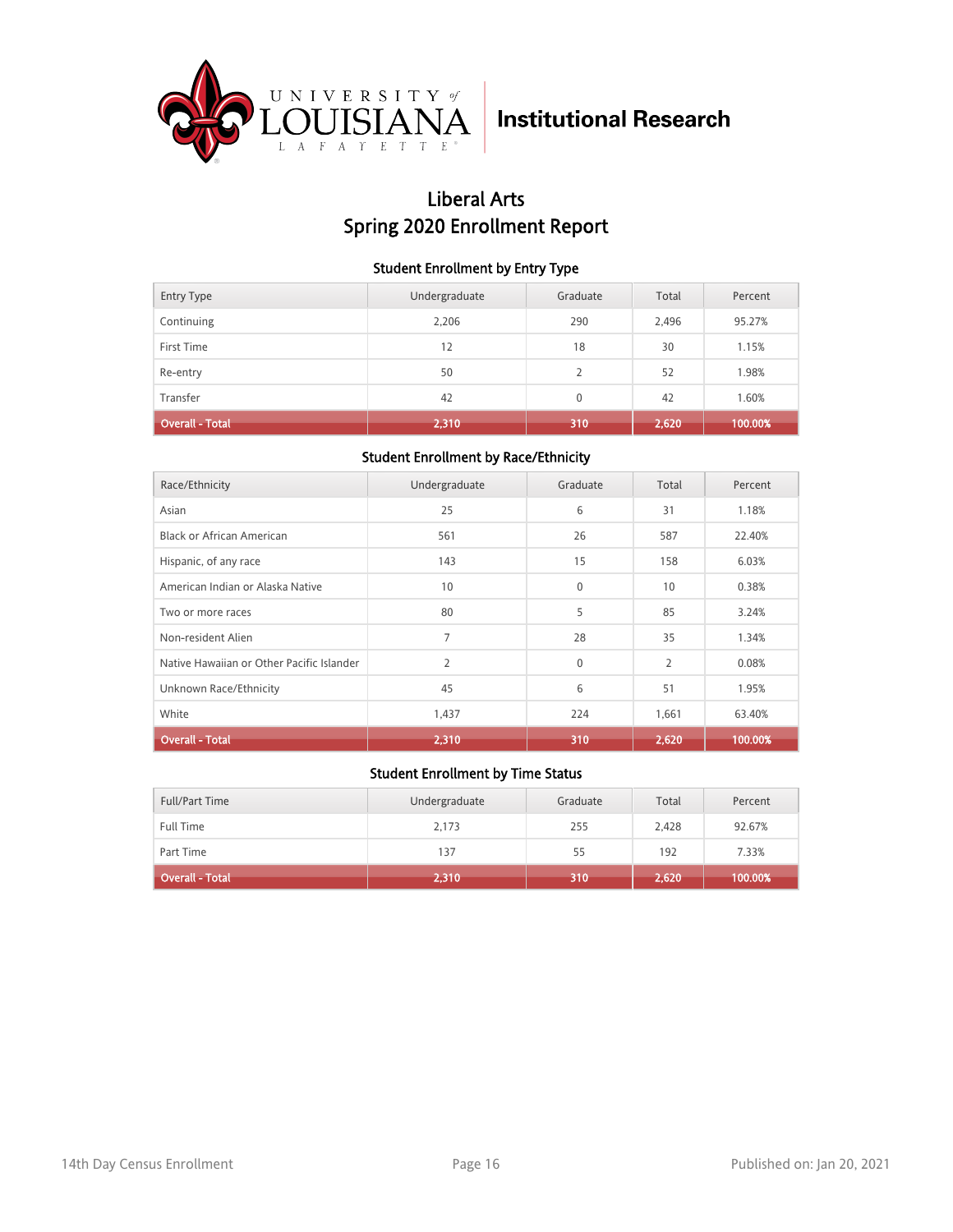

## Nursing & Allied Health Professions Spring 2020 Enrollment Report

#### Student Enrollment by Home Residency

| Home ID                      | Undergraduate | Graduate     | Total | Percent |
|------------------------------|---------------|--------------|-------|---------|
| Louisiana                    | 1.483         | 146          | 1.629 | 85.65%  |
| Other States and Possessions | 244           |              | 246   | 12.93%  |
| Foreign Countries            | 27            | $\mathbf{0}$ | 27    | 1.42%   |
| <b>Overall - Total</b>       | 1,754         | 148          | 1,902 | 100.00% |

#### Student Enrollment by Gender

| Gender                 | Undergraduate | Graduate | Total    | Percent |
|------------------------|---------------|----------|----------|---------|
| Male                   | 223           | 18       | 241      | 12.67%  |
| Female                 | 1,531         | 130      | 1,661    | 87.33%  |
| <b>Overall - Total</b> | 1,754         | 148      | (1, 902) | 100.00% |

| Classification         | Count | Percent |
|------------------------|-------|---------|
| Freshman               | 287   | 15.09%  |
| Sophomore              | 291   | 15.30%  |
| Junior                 | 328   | 17.25%  |
| Senior                 | 848   | 44.58%  |
| <b>Masters</b>         | 127   | 6.68%   |
| Doctoral               | 21    | 1.10%   |
| <b>Overall - Total</b> | 1,902 | 100.00% |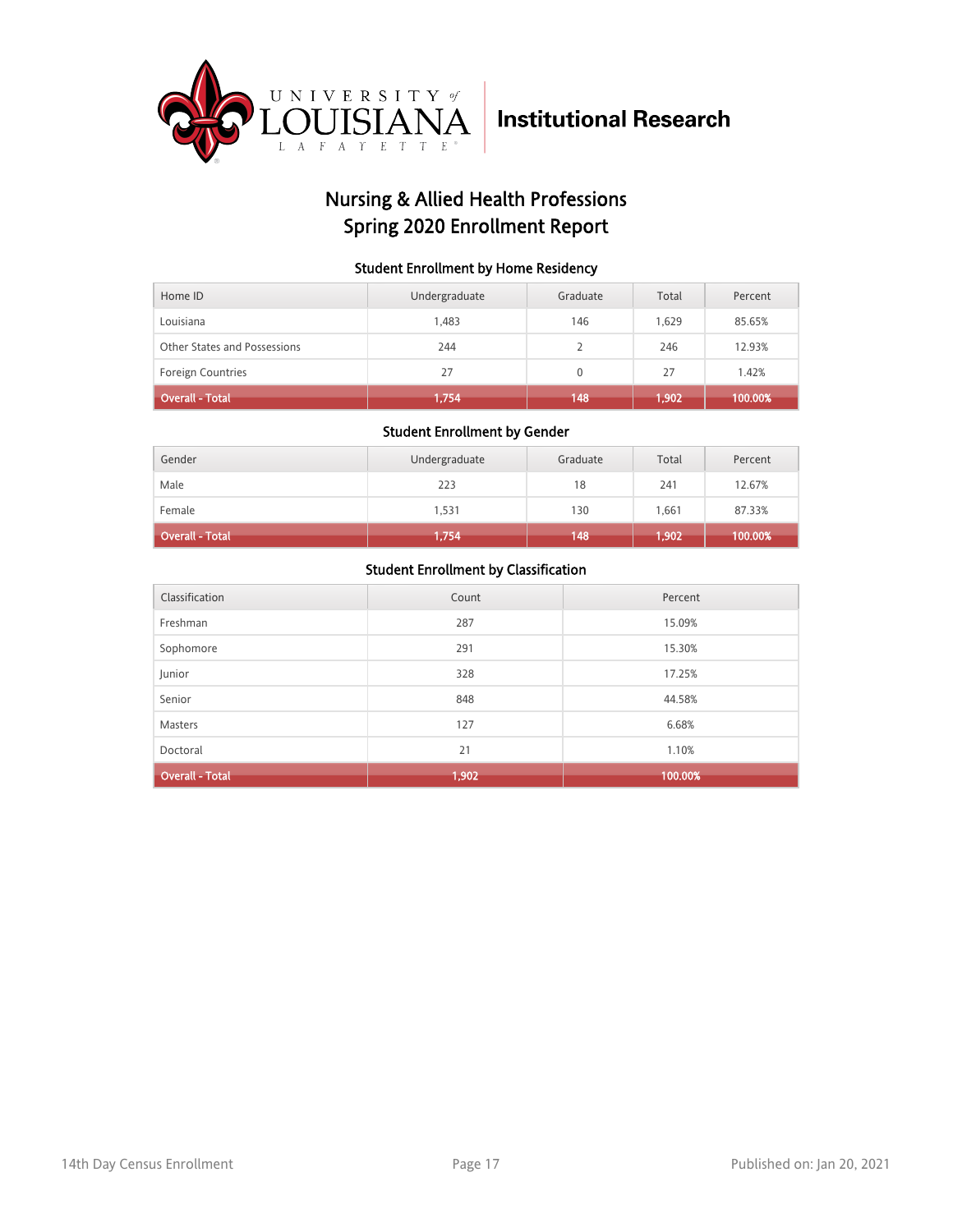

## Nursing & Allied Health Professions Spring 2020 Enrollment Report

#### Student Enrollment by Entry Type

| <b>Entry Type</b>      | Undergraduate | Graduate | Total | Percent |
|------------------------|---------------|----------|-------|---------|
| Continuing             | 1,611         | 113      | 1,724 | 90.64%  |
| First Time             | 8             | 33       | 41    | 2.16%   |
| Re-entry               | 42            | 2        | 44    | 2.31%   |
| Transfer               | 93            | $\Omega$ | 93    | 4.89%   |
| <b>Overall - Total</b> | 1,754         | 148      | 1,902 | 100.00% |

### Student Enrollment by Race/Ethnicity

| Race/Ethnicity                   | Undergraduate | Graduate       | Total | Percent |
|----------------------------------|---------------|----------------|-------|---------|
| Asian                            | 42            | $\overline{2}$ | 44    | 2.31%   |
| <b>Black or African American</b> | 384           | 16             | 400   | 21.03%  |
| Hispanic, of any race            | 113           | $\overline{2}$ | 115   | 6.05%   |
| American Indian or Alaska Native | 9             | 1              | 10    | 0.53%   |
| Two or more races                | 41            | 1              | 42    | 2.21%   |
| Non-resident Alien               | 5             | $\mathbf{0}$   | 5     | 0.26%   |
| Unknown Race/Ethnicity           | 81            | 3              | 84    | 4.42%   |
| White                            | 1,079         | 123            | 1,202 | 63.20%  |
| <b>Overall - Total</b>           | 1,754         | 148            | 1,902 | 100.00% |

| Full/Part Time         | Undergraduate | Graduate | Total | Percent |
|------------------------|---------------|----------|-------|---------|
| <b>Full Time</b>       | 1,161         | 38       | 1,199 | 63.04%  |
| Part Time              | 593           | 110      | 703   | 36.96%  |
| <b>Overall - Total</b> | 1,754         | 148      | 1,902 | 100.00% |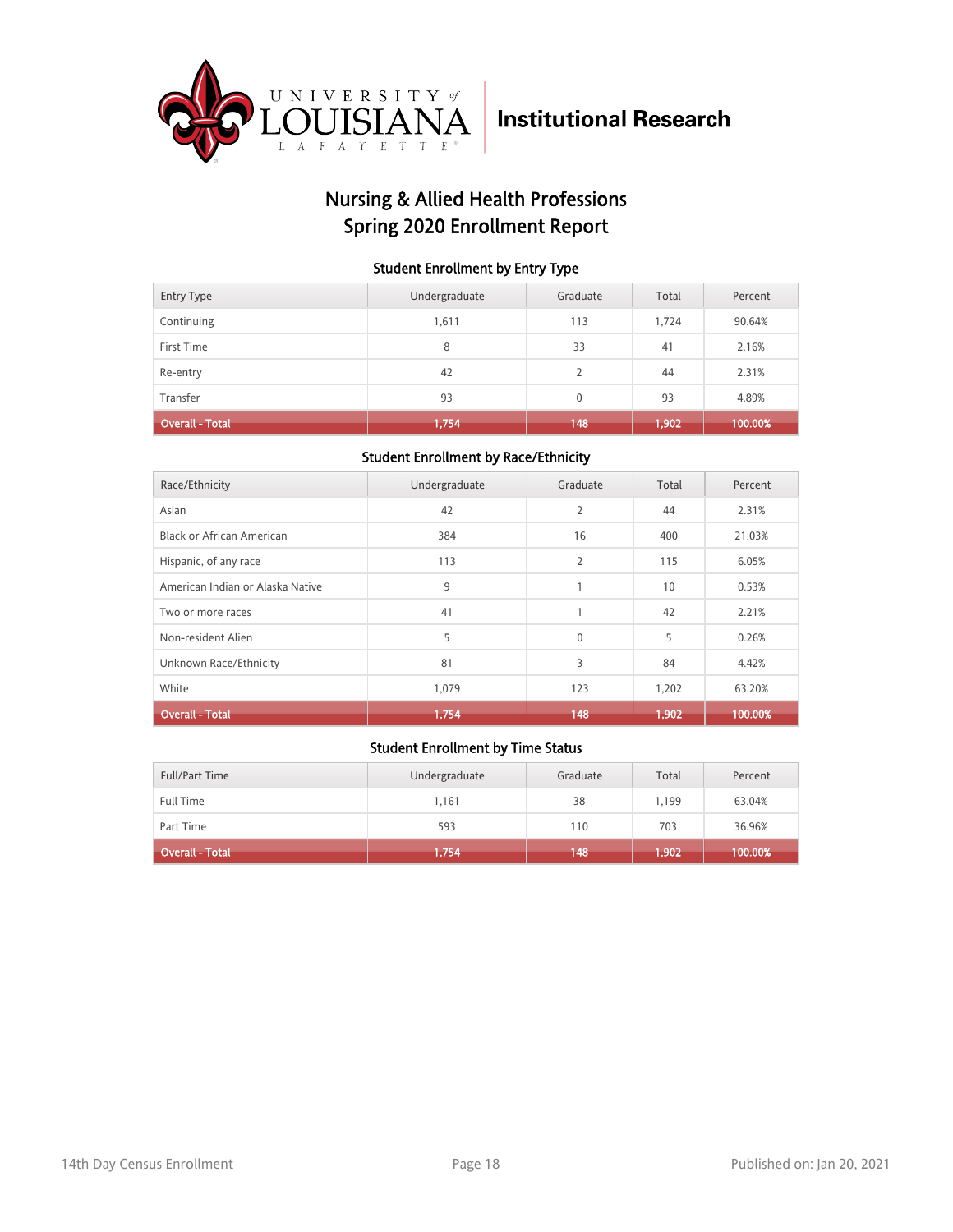

## Sciences Spring 2020 Enrollment Report

#### Student Enrollment by Home Residency

| Home ID                      | Undergraduate | Graduate | Total | Percent |
|------------------------------|---------------|----------|-------|---------|
| Louisiana                    | 1.702         | 89       | 1.791 | 85.37%  |
| Other States and Possessions | 62            | 65       | 127   | 6.05%   |
| <b>Foreign Countries</b>     | 35            | 145      | 180   | 8.58%   |
| <b>Overall - Total</b>       | 1,799         | 299      | 2,098 | 100.00% |

#### Student Enrollment by Gender

| Gender                 | Undergraduate | Graduate | Total | Percent |
|------------------------|---------------|----------|-------|---------|
| Male                   | 967           | 197      | 1.164 | 55.48%  |
| Female                 | 832           | 102      | 934   | 44.52%  |
| <b>Overall - Total</b> | 1,799         | 299      | 2,098 | 100.00% |

| Classification         | Count | Percent |
|------------------------|-------|---------|
| Freshman               | 378   | 18.02%  |
| Sophomore              | 387   | 18.45%  |
| Junior                 | 432   | 20.59%  |
| Senior                 | 602   | 28.69%  |
| <b>Masters</b>         | 129   | 6.15%   |
| Doctoral               | 170   | 8.10%   |
| <b>Overall - Total</b> | 2,098 | 100.00% |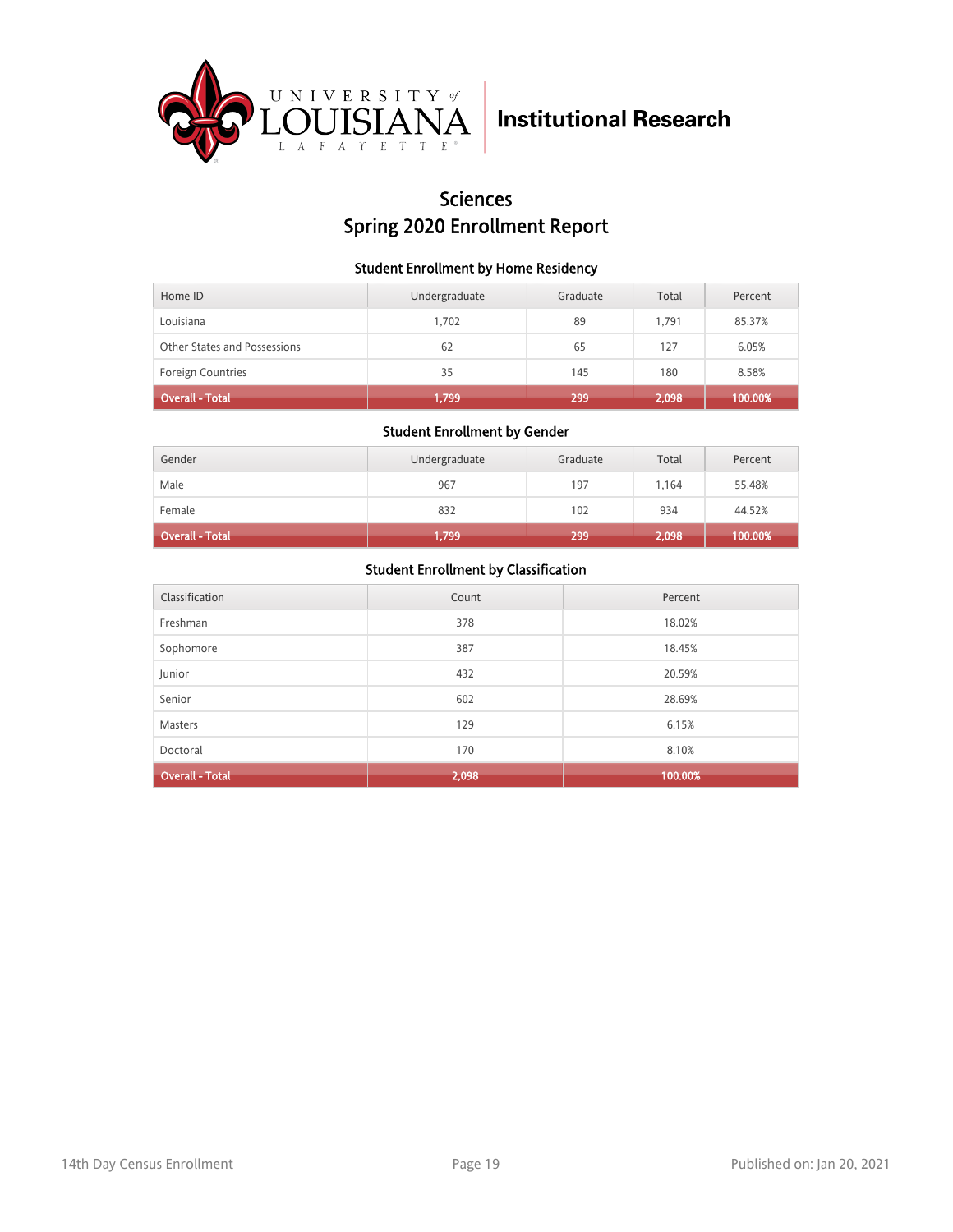

## Sciences Spring 2020 Enrollment Report

#### Student Enrollment by Entry Type

| <b>Entry Type</b>      | Undergraduate | Graduate | Total | Percent |
|------------------------|---------------|----------|-------|---------|
| Continuing             | 1,712         | 263      | 1,975 | 94.14%  |
| First Time             | 12            | 29       | 41    | 1.95%   |
| Re-entry               | 37            |          | 44    | 2.10%   |
| Transfer               | 38            | $\Omega$ | 38    | 1.81%   |
| <b>Overall - Total</b> | 1,799         | 299      | 2,098 | 100.00% |

### Student Enrollment by Race/Ethnicity

| Race/Ethnicity                            | Undergraduate | Graduate | Total | Percent |
|-------------------------------------------|---------------|----------|-------|---------|
| Asian                                     | 104           | 17       | 121   | 5.77%   |
| Black or African American                 | 331           | 13       | 344   | 16.40%  |
| Hispanic, of any race                     | 102           | 5        | 107   | 5.10%   |
| American Indian or Alaska Native          | 8             | 1        | 9     | 0.43%   |
| Two or more races                         | 72            | 6        | 78    | 3.72%   |
| Non-resident Alien                        | 17            | 105      | 122   | 5.82%   |
| Native Hawaiian or Other Pacific Islander |               | $\Omega$ | 1     | 0.05%   |
| Unknown Race/Ethnicity                    | 56            | 19       | 75    | 3.57%   |
| White                                     | 1,108         | 133      | 1,241 | 59.15%  |
| <b>Overall - Total</b>                    | 1,799         | 299      | 2,098 | 100.00% |

| Full/Part Time         | Undergraduate | Graduate | Total | Percent |
|------------------------|---------------|----------|-------|---------|
| <b>Full Time</b>       | 1.620         | 257      | 1.877 | 89.47%  |
| Part Time              | 179           | 42       | 221   | 10.53%  |
| <b>Overall - Total</b> | 1,799         | 299      | 2,098 | 100.00% |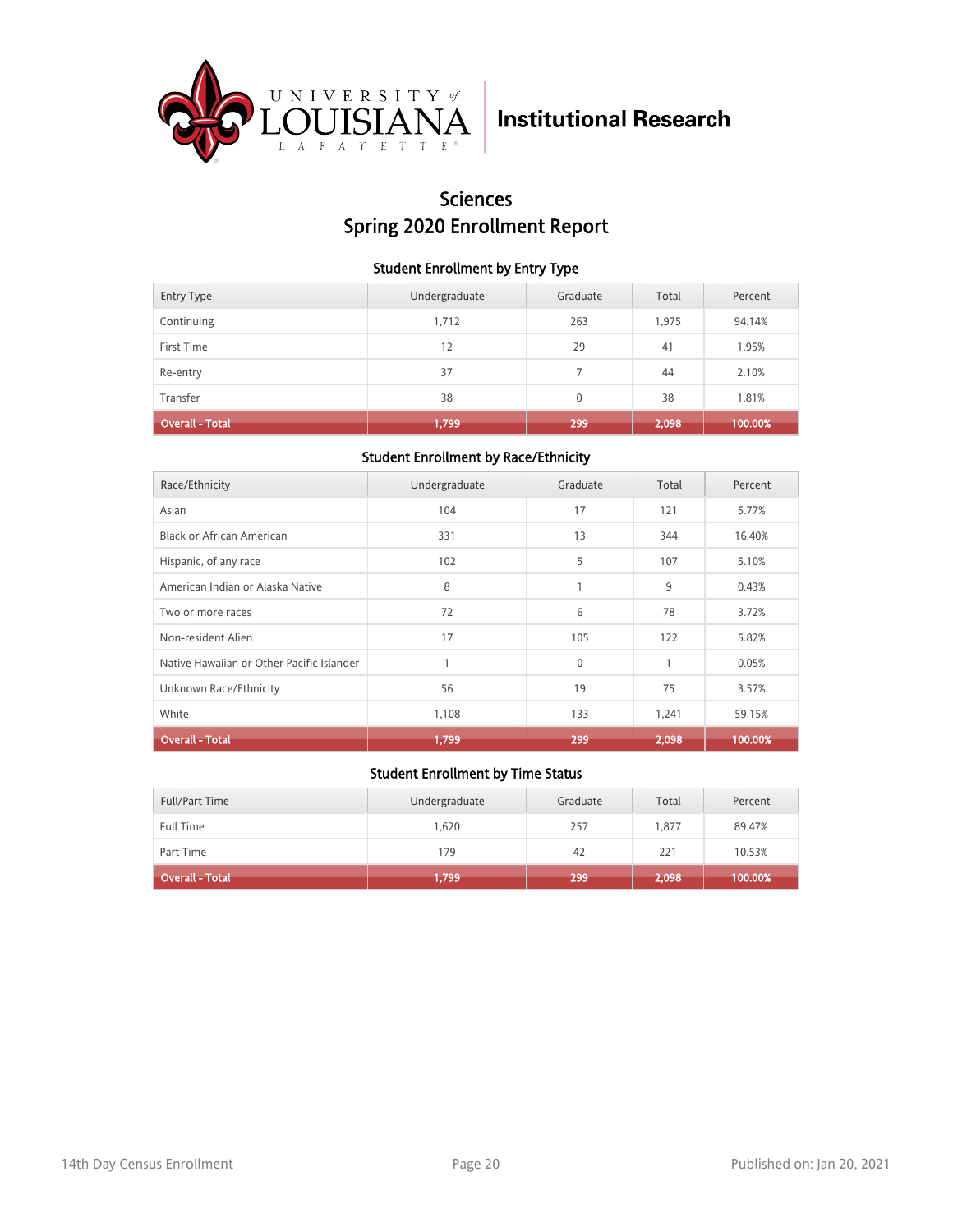

## University College Spring 2020 Enrollment Report

#### Student Enrollment by Home Residency

| Home ID                      | Undergraduate | Graduate | Total | Percent |
|------------------------------|---------------|----------|-------|---------|
| Louisiana                    | 611           |          | 611   | 86.79%  |
| Other States and Possessions | 82            |          | 82    | 11.65%  |
| <b>Foreign Countries</b>     | 11            |          | 11    | 1.56%   |
| Overall - Total <sup>1</sup> | 704           |          | 704   | 100.00% |

#### Student Enrollment by Gender

| Gender                 | Undergraduate | Graduate | Total | Percent |
|------------------------|---------------|----------|-------|---------|
| Male                   | 303           |          | 303   | 43.04%  |
| Female                 | 401           |          | 401   | 56.96%  |
| <b>Overall - Total</b> | 704           |          | 704   | 100.00% |

| Classification         | Count | Percent |
|------------------------|-------|---------|
| Freshman               | 34    | 4.83%   |
| Sophomore              | 68    | 9.66%   |
| Junior                 | 196   | 27.84%  |
| Senior                 | 406   | 57.67%  |
| <b>Overall - Total</b> | 704   | 100.00% |